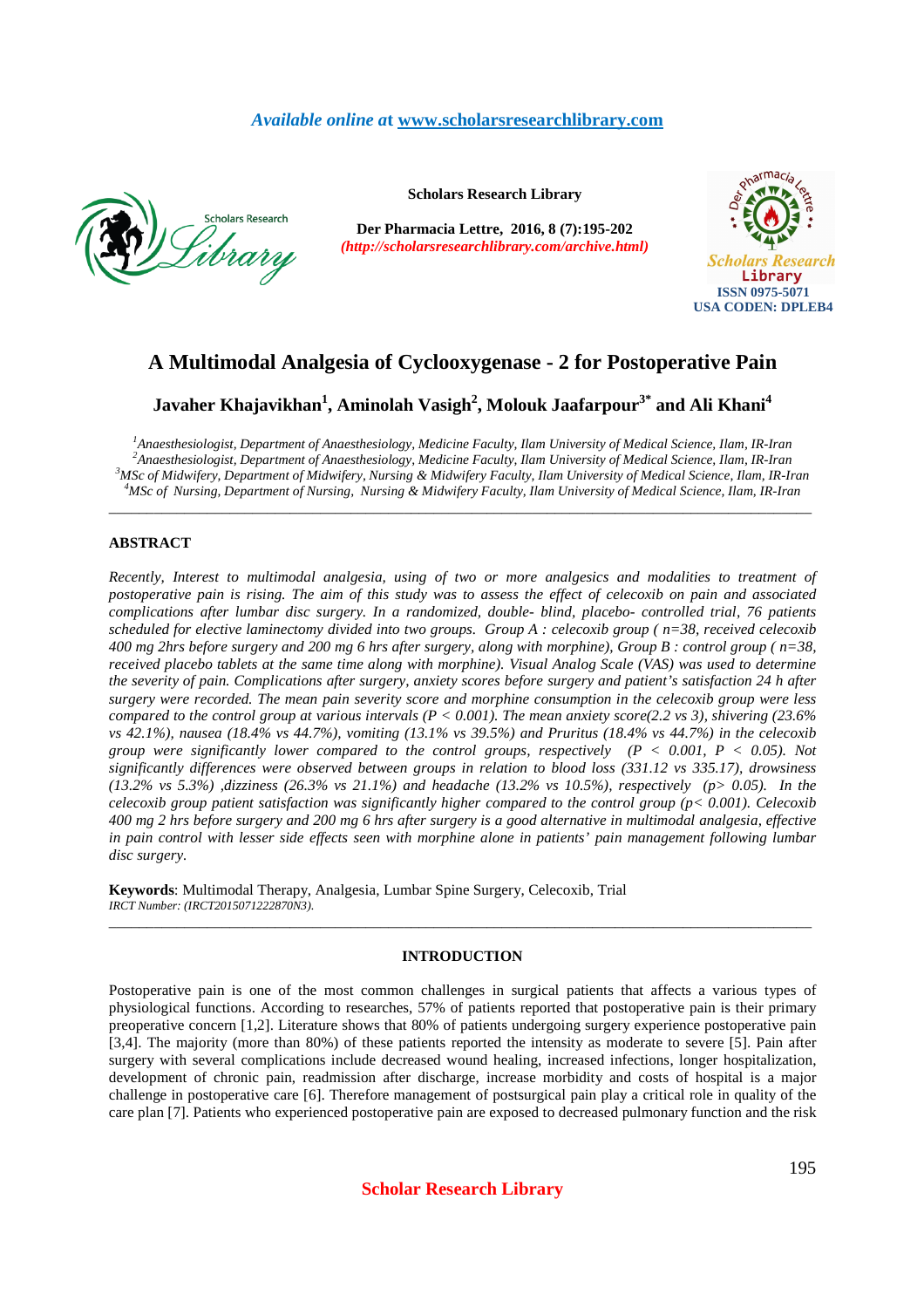of developing thromboembolism due to immobility and suffer from nausea and vomiting .Also cardiac workload, systemic vascular resistance, and myocardial oxygen consumption increase due to catecholamine release [8].

\_\_\_\_\_\_\_\_\_\_\_\_\_\_\_\_\_\_\_\_\_\_\_\_\_\_\_\_\_\_\_\_\_\_\_\_\_\_\_\_\_\_\_\_\_\_\_\_\_\_\_\_\_\_\_\_\_\_\_\_\_\_\_\_\_\_\_\_\_\_\_\_\_\_\_\_\_\_

Laminectomy following lumbar herniation is one of the most common surgeries with an incidence of 10 to 40% in neurosurgery. Annually, between 300,000 to 400,000 lumbar surgery was done. In the United States alone \$ 2.5 billion will spent lumbar surgery. In addition annually, back pain causes loss of about 150 million days of work [9,10]. The first choice for the management of postoperative pain is opioid. The use of opioids due to a number of adverse effects such as respiratory depression, nausea, vomiting, excessive sedation, dizziness, drowsiness, pruritus, and urinary retention is limited [11,12,13]. The use of NSAIDs is one of the most common nonopioid analgesic techniques for postoperative pain management [14]. In multimodal *analgesia*, nonsteroidal anti-inflammatory drugs (NSAIDs), including cyclooxygenase (COX-2 inhibitors) are effective in pain management [15].

Celecoxib is a selective cyclooxygenase (COX-2) inhibitor as an effective analgesic for postoperative pain, decreasing pain scores and morphine consumption after surgery [16,17]. Recently there has been emphasis on the use of non opioid analgesic drugs, the use of two or more analgesics, and multimodal therapy [18,19]. One of these multimodal analgesia methods is the use of NSAID's such as celecoxib. Although previous studies have evaluated the analgesic efficacy of NSAID's, few studies to date have evaluated the efficacy of celecoxib for Laminectomy. To the best of our knowledge and importance of economic and physical aspects of postoperative pain, due to the lack of comprehensive studies of the efficacy of celecoxib in laminectomy patients, investigation in this field is necessary. The purpose of this study was to assess the effect of celecoxib on pain and associated complications after laminectomy. In this study, we hypothesized that celecoxib provides better efficacy than the use of morphine, which is currently the standard therapy in spinal surgery.

## **MATERIALS AND METHODS**

This was an experimental study that was carried out at the Imam Khomeini hospital affiliated with Ilam University of Medical Sciences, Ilam, IR, during the April - September 2015. The statistical population included all the patients that due to laminectomy were referred to our department.

## *Sample Collections*

The sample size was calculated according to information obtained from a pilot study with 10 patients and following formula.

 $n = (Z_1 + Z_2)^2 (2S^2) / d^2 = 38$  $Z_1 = 95\% = 1.96$  $Z_2 = 80\% = 0.84$  (test power)

S (an estimate of the standard deviation of VAS in the groups; 1.67 was obtained in a pilot study).

d (The minimum of the mean difference of VAS between the groups which showed a significant difference and was obtained 1.1. )

In a randomized, double-blind, placebo -controlled trial, 76 patient American society of Anesthesiologists (ASA) grade I or II, aged 20-60 years, scheduled for elective laminectomy under general anesthesia were enrolled in this study. Patients were divided into two groups. In each group, there were 38 patients. group A : celecoxib group (subjects received 400 mg celecoxib 2hrs before surgery and 200 mg 6 hrs after surgery, along with morphine in the postoperative period .Group B: control group (subjects received placebo tablets at the same time points along with morphine in the postoperative period). The administration of morphine in both groups was according to patient needs in the postoperative period. In order to achieve the same VAS scores after surgery in the groups we used the extra morphine in Patients that suffering from pain in the placebo group.

A simple random sampling design was used (Table/Fig 1: flow chart). Sampling with a sealed envelopes technique and coding was done. Coded as: code 1= celecoxib, code 2= control. Coding and sealed envelopes technique was prepared by a nurse who was not participating in the study. The patients with drug abuse, history of allergic reaction to the study drug, on non-steroidal anti-inflammatory analgesic, pregnancy, cardiovascular, metabolic, respiratory,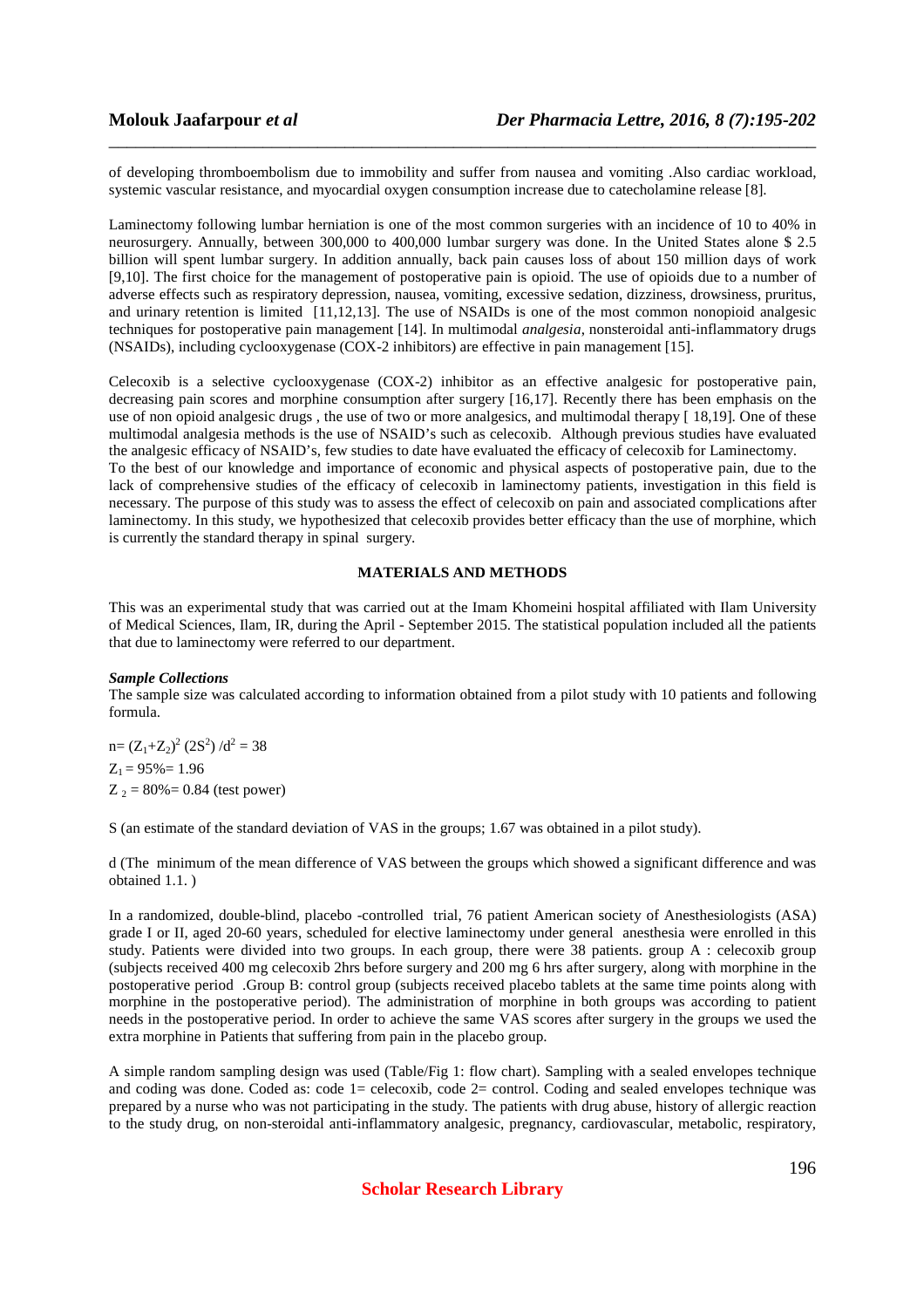peptic ulcer and renal failure, or coagulation abnormalities were excluded from the study. Neurosurgeon and anesthesiologist were same in all patients. Anesthesia was given with inj. Thiopentone (5 mg/ kg IV) and inj. Atracurium (0.5 mg/ kg IV), and maintained with Isoflurane (1-1.5%) and Nitrous Oxide (50%) in Oxygen. Fentanyl was given in the operation room according to patient need and clinical discretion. Patients were reversed with 0.05 mg/kg Neostigmine combined with 0.02mg/kg Atropine. Standard monitoring included electrocardiogram, noninvasive blood pressure, and pulse oximetry.

\_\_\_\_\_\_\_\_\_\_\_\_\_\_\_\_\_\_\_\_\_\_\_\_\_\_\_\_\_\_\_\_\_\_\_\_\_\_\_\_\_\_\_\_\_\_\_\_\_\_\_\_\_\_\_\_\_\_\_\_\_\_\_\_\_\_\_\_\_\_\_\_\_\_\_\_\_\_

#### *Measurements*

We used the VAS to determine severity of pain. The pain severity was assessed 2, 4, 6, 8, 12 and 24 hrs after surgery. The patient's mean blood pressure (BP), heart rate (HR), blood loss during surgery , respiratory rate (RR), saturation (SPO2), urine retention, vomiting, shivering , headache , dizziness , nausea , drowsiness, pruritus , and morphine consumption were recorded. Anxiety scores before surgery and patient's satisfaction 24 h after surgery were recorded. Preoperative anxiety was assessed according to a seven-point scale (1 = relaxed, 2 = apprehension, 3  $=$  mild anxiety,  $4 =$  moderate anxiety,  $5 =$  manifest anxiety,  $6 =$  severe anxiety,  $7 =$  very severe anxiety). The patient's satisfaction with pain management was assessed on a 5-point scale;  $0 =$  poor,  $1 =$  fair average,  $2 =$ moderate,  $3 =$  good and  $4 =$  excellent) during postoperative periods was recorded. Shivering was assessed on a scale with  $0 =$  no shivering observed,  $1 =$  shivering observed [1]. [3].

#### *Validity and Reliability*

 VAS rating is a standard tool for evaluating of pain severity having ratings from 0 to 10. 0 [0 means no pain and 10 means the maximum pain in this scale]. To determine the validity of the Questionnaire, content validity was used. The questionnaire was given to 10 faculty members of Ilam University of Medical Sciences and was used after revision. To determine the reliability of questionnaire, Cronbach's alpha test was used. The reliability of the questionnaire was 0.83.

#### *Ethical consideration*

The study was approved by the Institutional Ethics Committee at the Ilam University of Medical Sciences, Ilam, IR, (EC: 94/H/269) and informed consent was obtained from all samples. This study was registered at the Iranian Registry of Clinical Trials (IRCT2015071222870N3 ).

#### *Statistical analysis*

Collected data were analyzed using the statistical software SPSS, Ver.16. (SPSS Inc, Chicago, IL, USA). Descriptive statistics, Chi-square test, independent T test and Repeated Measurement were performed to analyze the results. P<0.05 was considered significant.

#### **RESULTS**

Baseline characteristics of the patients are shown in Table 1. None of the 76 enrolled patients was withdrawn for any reason. In the quantitative data according to Kolmogorov-Smirnov test, data distribution was normal and we used the parametric methods  $(P > 0.05)$ 

Samples characteristics were not different among the groups  $(P > 0.5)$  (Table 1). independent T test showed that the mean pain severity score in the celecoxib group were less than the control group at various intervals  $(P < 0.001)$ (Table 2).

Repeated measurement analysis showed that the mean pain score in the celecoxib group  $(P < 0.001)$ , and control group ( $P < 0.05$ ) were significantly different in various intervals.

The mean morphine consumption, anxiety score, shivering, nausea, vomiting and pruritus in the celecoxib group were significantly lower than the control group  $(P < 0.001, P < 0.05)$  (Table 2,3/ Fig 2).

No significantly statically difference was observed between groups in relation to blood loss, drowsiness, headache, Urine Retention and dizziness ( $p > 0.05$ ) (Table 1,3). In the celecoxib group patient satisfaction was significantly higher than those in the control group ( $p < 0.001$ ). (Table 2).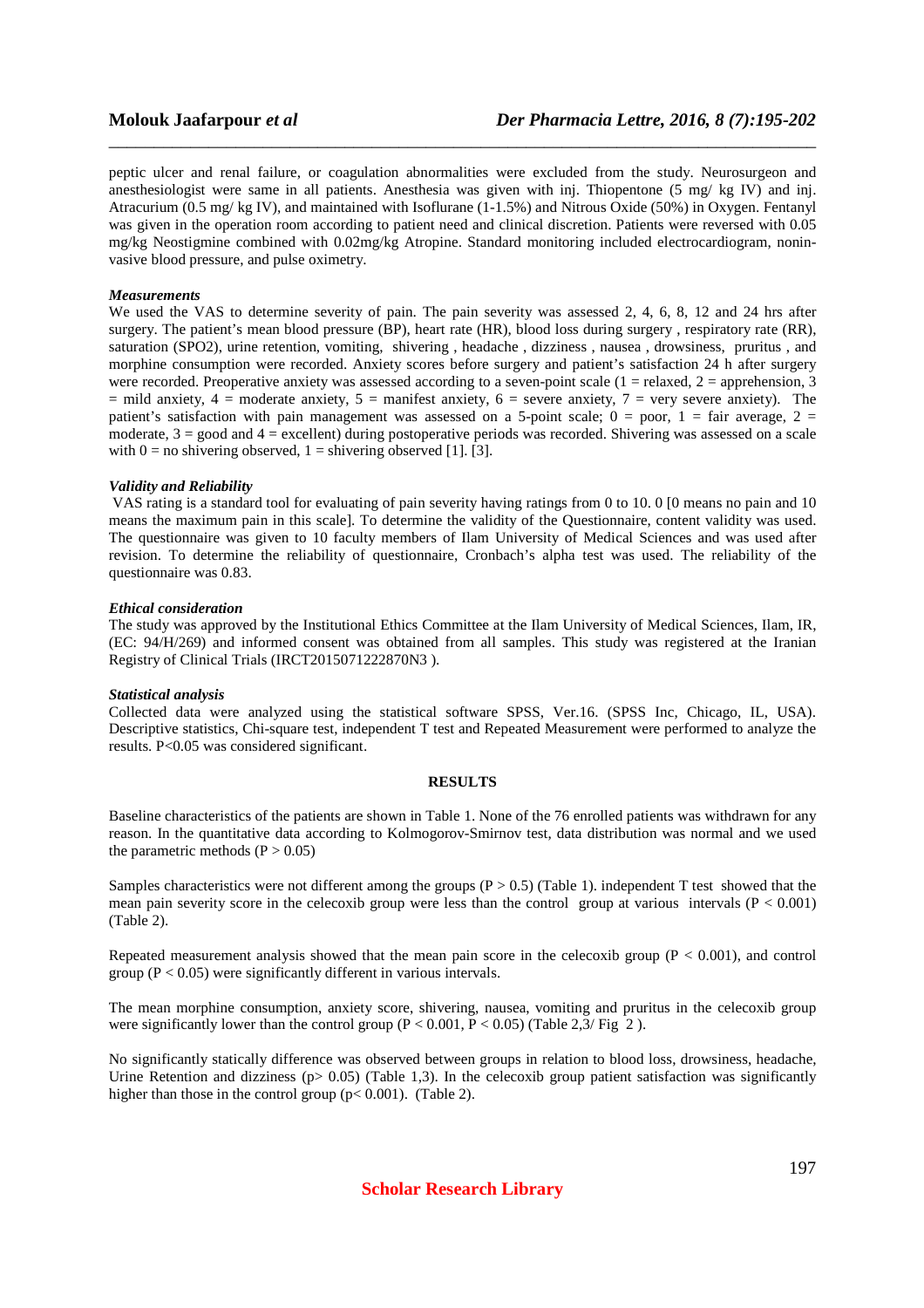# **DISCUSSION**

\_\_\_\_\_\_\_\_\_\_\_\_\_\_\_\_\_\_\_\_\_\_\_\_\_\_\_\_\_\_\_\_\_\_\_\_\_\_\_\_\_\_\_\_\_\_\_\_\_\_\_\_\_\_\_\_\_\_\_\_\_\_\_\_\_\_\_\_\_\_\_\_\_\_\_\_\_\_

Postoperative pain result to decreases quality of postoperative recovery, readmissions, causing chronic pain after surgery and increasing morbidity and costs [5]. Although opioids are the first choice for postoperative pain management but they are associated with side effects [20].Studies emphasized on the use of nonopioid analgesic drugs and multimodal therapy for preventing pain in the preoperative period. Several benefits of multimodal therapy include improved pain relief, reduction in preoperative stress response, shorter hospital stays, decreased hospital costs, improved patient satisfaction, and a reduction in postoperative morbidity and mortality [11].

 Recently, Interest to multimodal analgesia , using of two or more analgesics and modalities with multi mechanisms to treatment of analgesia and decreases the prevalence of complication is rising [3].Meta-analysis studies highlighted the importance using of NSAIDs and COX-2 inhibitors in the multimodal analgesic approach [21]. Therefore, the multimodal analgesic approach has been recommended as an alternative treatment for the management of postoperative pain [22].

Our results showed that celecoxib significantly reduced pain, overall morphine consumption, preoperative anxiety, pruritus , postoperative shivering, nausea and vomiting in patients following laminectomy under general anesthesia. In the celecoxib group patient satisfaction was significantly higher compare to the control group. This finding was consistent with the previous studies on the effects of celecoxib on postoperative pain and complications [16, 23-29].

Huang et al (2008) concluded following total knee arthroplasty, 400 mg of celecoxib, 1 hour before surgery, and 200 mg every 12 hours along with morphine for five days significantly decreases postoperative pain scores at 48 and 72 hrs and opioid consumption without increasing the risks of bleeding [16]. In another study Reuben and Connelly (2000) found that perioperative use of celecoxib (200 mg) and rofecoxib (50 mg) for spinal fusion surgery significantly improve postoperative pain and decrease morphine consumption [26].

In follow-up study with these researchers preoperative celecoxib 400 mg significantly reduce morphine consumption than a single 200 mg dose of celecoxib [23]. Bekker et al demonstrated that rofecoxib significantly decreases use of morphine consumption in lumbar disc surgery [30]. Sieper et al (2008) shows celecoxib 200 mg once a day and 200 mg twice a day significantly reduce pain score than diclofenac 75 mg twice a day in active ankylosing Spondylitis [31]. In Ishiguro et al (2015) research celecoxib is superior compared to placebo and etodolac for controlling acute postoperative pain [32].

Rouhani et al (2014) conclude celecoxib (400mg/daily) started 48 hours before surgery and continued for 10 days after operation is effective analgesia in patients' pain management following arthroscopic rotator cuff repair surgery [33]. Matsota et al (2013) found a single dose of 200 mg of celecoxib significantly improved pain score in parturients under patient-controlled epidural analgesia, and reduce supplemental analgesics with increasing patient satisfaction [34].

Previous research found celecoxib (1200 mg daily) has no effects on platelet functions or serum thromboxane [16]. It seem consistent with our study, further dose of 400 mg of celecoxib is more optimal than 200 mg in controlling acute postoperative pain [35,36]. In Reuben et al study (2008) nausea and vomiting in the celecoxib group were less than the placebo group [37]. Similar result of our study with the aforementioned study indicates to significant effect of celecoxib in reducing nausea and vomiting in patients underwent lumbar disc surgery.

The cardiovascular side effects of COX-2 inhibitors widely accepted. Several studies of long-term use of selective COX-2 inhibitors suggested an increased risk of incident atrial fibrillation, myocardial infarction, stroke, and heart failure [38,39]. Although conventional non-selective NSAIDs increase bleeding risks but researches suggested selective COX-2 inhibitors have less antiplatelet effects [16] gastrointestinal toxicity [40] and cardiovascular risk [41] than conventional non-selective NSAIDs.

Celecoxib is a selective COX-2 inhibitor, with an inhibitory effect on COX-2 that is 375 times stronger than on COX-1 [32]. The mechanism of action of NSAIDs to reduce postoperative pain by suppressing cyclooxygenasemediated production of prostaglandin E2 [14]. The limitations of our study include relatively small sample size and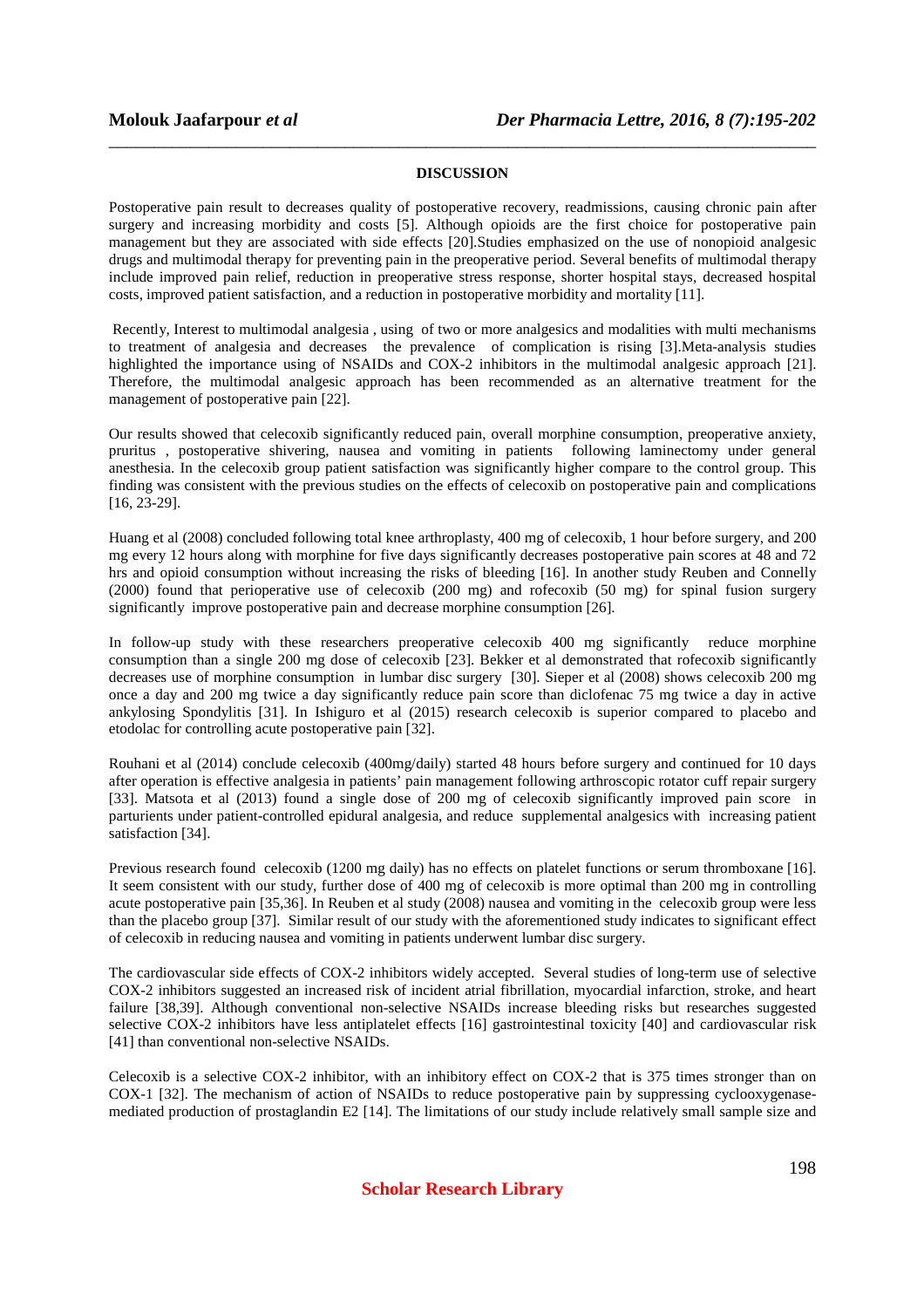the subjective perception of pain by patients. All patients enrolled in this study were operated upon by a single surgeon and data collected from a single center that was the strength of this study.

\_\_\_\_\_\_\_\_\_\_\_\_\_\_\_\_\_\_\_\_\_\_\_\_\_\_\_\_\_\_\_\_\_\_\_\_\_\_\_\_\_\_\_\_\_\_\_\_\_\_\_\_\_\_\_\_\_\_\_\_\_\_\_\_\_\_\_\_\_\_\_\_\_\_\_\_\_\_

#### **Table1. Baseline Characteristics of the patients**

| <b>Characteristic</b>                     | Control group $(n=38)$     | Celecoxib group $(n=38)$  | P value  |
|-------------------------------------------|----------------------------|---------------------------|----------|
| Age (year) [mean $\pm$ sd]                | $50.2 \pm 7.2$             | $50.2 + 4.2$              | $0.881*$ |
| Sex $[(M/F) n\%]$                         | $[28(73.7\%), 10(26.3\%)]$ | $[29(76.3\%), 9(23.7\%)]$ | $0.467*$ |
| Married (n%)                              | 34 (89.5%)                 | 36 (94.7%)                | $0.871*$ |
| Mean duration of surgery $\pm$ SD (hr)    | $2.11 \pm 0.23$            | $2.17 \pm 0.35$           | $0.654*$ |
| Mean duration of anesthesia $\pm$ SD (hr) | $2.35 \pm 0.14$            | $2.49 \pm 0.25$           | $0.537*$ |
| Blood loss <sup>cc</sup>                  | $335.17+45$                | $331.12 \pm 38$           | $0.246*$ |
| $BP$ (mm/ $Hg$ )                          | $132 + 3.2$                | $126 \pm 3.1$             | $0.863*$ |
| $PR$ (per/min)                            | $72.8 \pm 3.4$             | $74.4 \pm 5.4$            | $0.736*$ |
| Spo <sub>2</sub>                          | $95 + 3.4$                 | $96 \pm 2.7$              | $0.741*$ |
|                                           | $* P > 0.05$               |                           |          |

# **Table 2: Severity of pain, Morphine consumption and Anxiety score in groups**

| <b>Characteristic</b>                          | Control group $(n=38)$ | Celecoxib group $(n=38)$ | P value   |  |
|------------------------------------------------|------------------------|--------------------------|-----------|--|
| Pain score by VAS at various intervals (hours) | $M\pm SD$              | $M\pm SD$                |           |  |
| 2 h after intervention                         | $7.6 \pm 1$            | $5\pm1$                  | $0.000*$  |  |
| 4 h after intervention                         | $6.6 \pm 0.9$          | $3.8 \pm 0.5$            | $0.000*$  |  |
| 6 h after intervention                         | $5.4 \pm 0.5$          | $3.1 \pm 0.7$            | $0.000*$  |  |
| 8 h after intervention                         | $4.5 \pm 0.6$          | $2.4+1$                  | $0.000*$  |  |
| 12 h after intervention                        | $3.9 \pm 0.7$          | $1.8 + 0.4$              | $0.000*$  |  |
| 24 h after intervention                        | $2.4 \pm 0.4$          | $1 \pm 0.4$              | $0.000*$  |  |
| Morphine consumption (mg)                      | $30.1 \pm 0.6$         | $10.8 \pm 6.8$           | $0.000*$  |  |
| Anxiety score                                  | $2.2 \pm 0.7$          | $3 \pm 0.9$              | $0.000*$  |  |
| <b>Patient Satisfaction</b>                    |                        |                          |           |  |
| Good                                           | 4(10.5%)               | 22 (57.8%)               | $0.000*$  |  |
| Excellent                                      | 0(0)                   | 13 (34.2%)               | $0.000**$ |  |
|                                                | $*P < 0.001$           |                          |           |  |

# *\*\* P < 0.05*

#### **Table 3: frequencies of adverse effects between groups**

| Control group $(n\%)$ | Celecoxib group $(n \%)$ | P value    |
|-----------------------|--------------------------|------------|
| 15 (39.5%)            | $5(13.1\%)$              | $0.02*$    |
| $16(42.1\%)$          | 9(23.6%)                 | $0.01*$    |
| $4(10.5\%)$           | $5(13.2\%)$              | $0.930***$ |
| $8(21.1\%)$           | 10(26.3%)                | $0.519***$ |
| 17 (44.7%)            | $7(18.4\%)$              | $0.01*$    |
| $2(5.3\%)$            | $5(13.2\%)$              | $0.03*$    |
| 17 (44.7%)            | $7(18.4\%)$              | $0.02*$    |
| 9(23.7%)              | 8(21%)                   | $0.637***$ |
|                       |                          |            |

*\* P <0.05; \*\* P< 0.001; \*\*\* P> 0.05*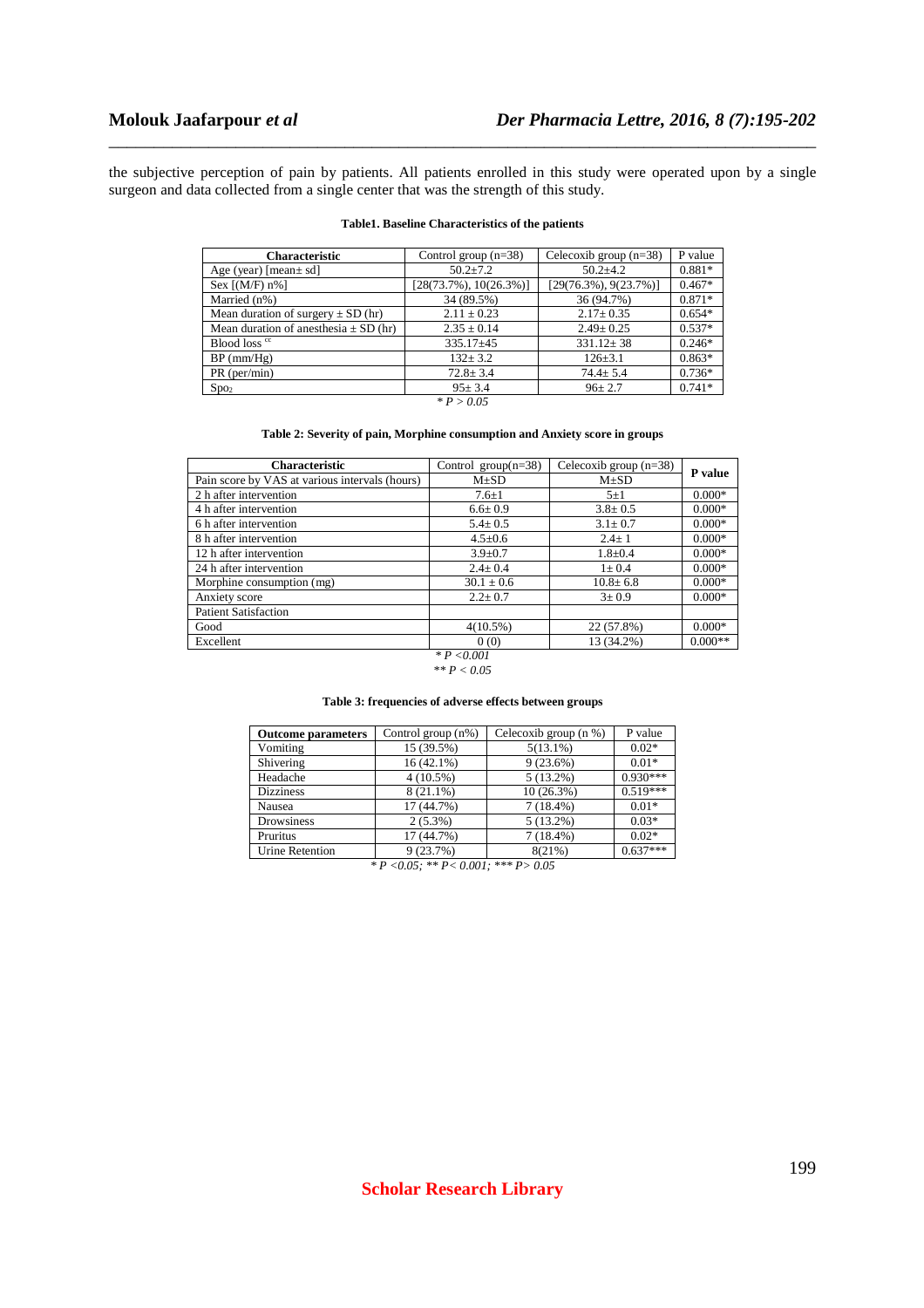

\_\_\_\_\_\_\_\_\_\_\_\_\_\_\_\_\_\_\_\_\_\_\_\_\_\_\_\_\_\_\_\_\_\_\_\_\_\_\_\_\_\_\_\_\_\_\_\_\_\_\_\_\_\_\_\_\_\_\_\_\_\_\_\_\_\_\_\_\_\_\_\_\_\_\_\_\_\_

Fig 1: CONSORT diagram of participant in the clinical trial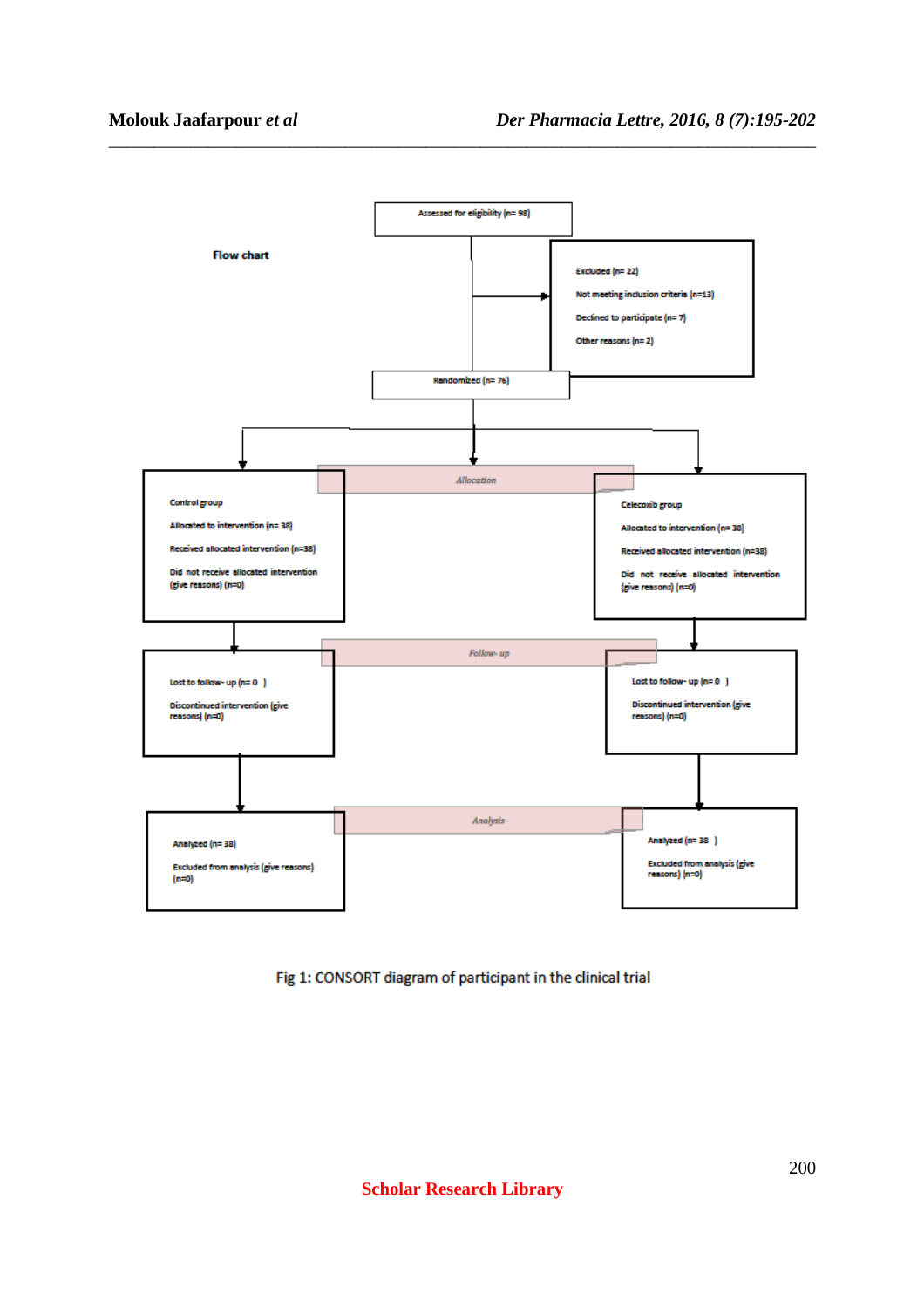

# **CONCLUSION**

To conclude, the use of celecoxib, 400 mg 2 hrs before surgery and 200 mg 6 hrs after surgery ,along with morphine is effective analgesia in patients' pain management following laminectomy and significantly reduce pain score. The adverse effects of celecoxib were found to be less. It also decreases the amount of morphine consumption for postoperative pain management as well as increased patient satisfaction in celecoxib group. So celecoxib is a good alternative in multimodal analgesia.

#### **Acknowledgements**

We thank Ilam University of Medical Sciences, participants, coordinators and data reviewers who assisted in this study.

#### **Funding/Support**

This study was supported by Ilam University of Medical Sciences (EC: 94/H/269).

# **REFERENCES**

[1] Stephens J, Laskin B, Pashos C, Pen B, Wong J. *Rheumatology,* **2003**, 42(Suppl. 3),40- 52.

[2] Zhao H, Feng Y, Wang Y, Yang B, Xing Z. *Pain Medicine,* **2011**, 12, 1267–1275.

- [3] Ozgencil E, Yalcin S, Tuna H, Yorukoglu D, Kecik Y. *Singapore Med J*, **2011**, 52(12), 883-889.
- [4] Apfelbaun JL, Chen C, Mehta SS, Gan TJ. *Anesth Analg*, **2003**, 97(2), 534–540.

[5] Melemenl A , Staikou C , Fassoulaki A. *SIGNA VITAE,* **2007**, 2(1), 42-51.

[6] Orak Y, Gunes Y, Bicer S, Ozcengiz D. *Clinical and Experimental Medical Sciences*, **2013**, 1(6), 251-261.

[7] Mathiesen O, Moiniche S , Dahl JB. *BMC Anesthesiology,* **2007**, 7(6), 2-15.

[8] Kumar KP, Kulkarni DK, Gurajala I, Gopinath R. *Journal of Pain Research*, **2013**, 6, 471–478.

[9] Rahimzadeh P, Sharma V, Imani F, Faiz HR, Ghodraty MR, Nikzad-Jamnani AR , Nader ND . *Pain Physician*, **2014**, 17, 75-82.

[10] Kim SB, Lee KW, Lee JH, Ah Kim M, Woo An B. *Ann Rehabil Med,* **2012**, 36, 466-473.

[11] Gianesello L, Pavoni V, Barboni E, Galeotti I, Nella A. *J Neurosurg Anesthesiol,* **2011**, 0 (0), 1-6.

[12] Kehlet H, Jensen TS, Woolf CJ. *Lancet,* **2006**, 367, 1618-25.

[13] Dolin SJ, Cashman JN. *Br J Anaesth* , **2005**, 95,584-91.

[14] Gilron, I , Brian Milne B , Hong M. *Anesthesiology,* **2003**, 99, 1198–1208.

[15]Buvanendran A, Kroin JS, Berger RA. *Anesthesiology,* **2006**, 104,403–10.